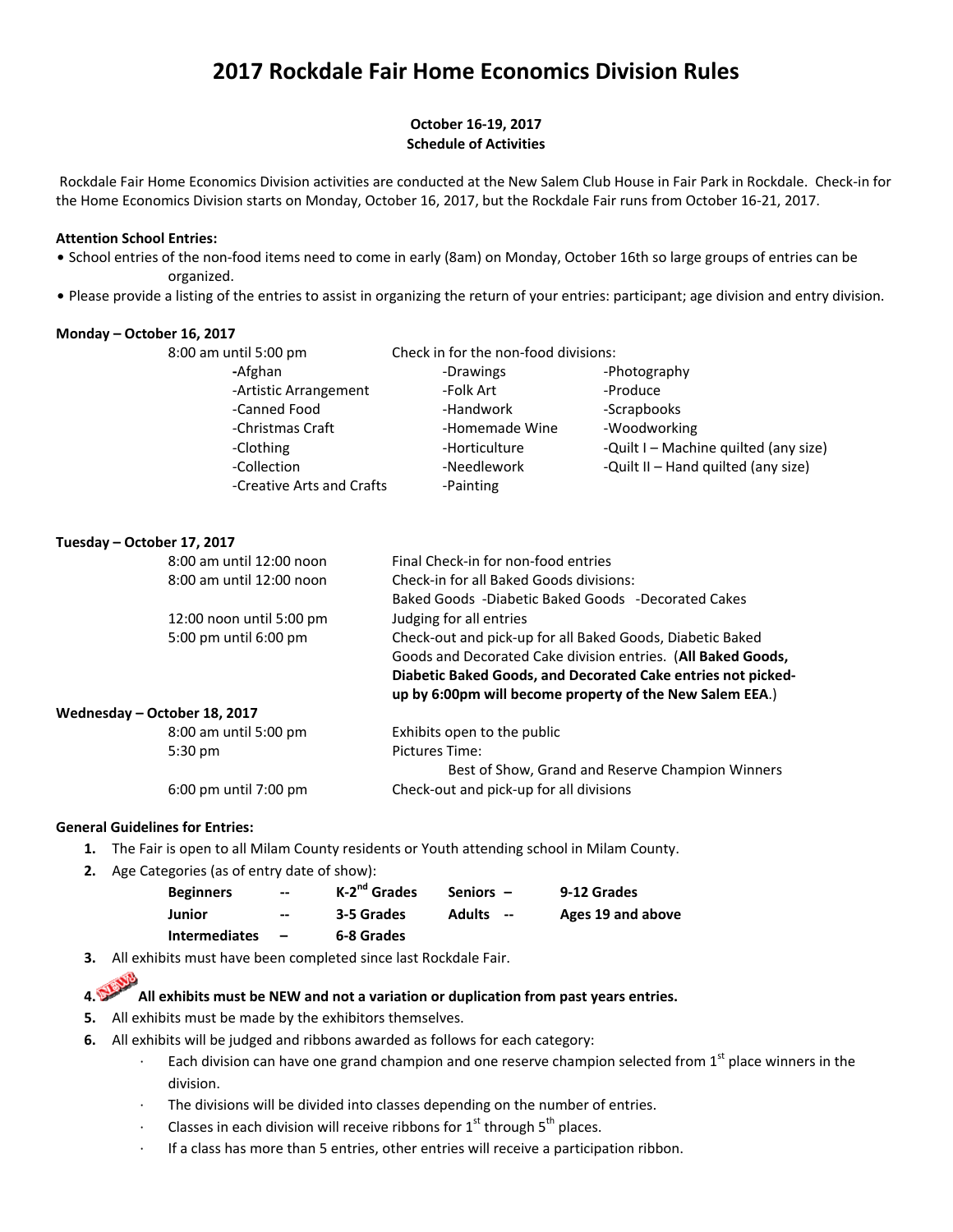- ∙ A Best of Show Winner will be selected from the Grand Champions in each age division.
- **7.** Entry forms will be available at the time of registration or prior to the show from:
	- Milam County Extension Office, located at 100 East 1<sup>st</sup>, Cameron, Texas (254) 697-7045
	- ∙ Milam County 4‐H Extension website for Rockdale Fair: http://counties.agrilife.org/mc4h/rockdale‐fair/
	- ∙ Pre‐registration is not required for Rockdale Fair Home Economics Division Entries.
- **8.** Maximum Entries per Division:
	- **One entry per participant** for the following divisions:
		- ∙ Decorated Cakes and Cupcakes
		- ∙ Collections
	- **Six entries per participant** for the following divisions:

| <b>Creative Arts &amp; Crafts</b> | Painting        |
|-----------------------------------|-----------------|
| Drawing                           | Photography     |
| Folk Art                          | Produce         |
| <b>Handwork</b>                   | Woodworking     |
| Homemade Wine                     | Quilt - Machine |
| Horticulture                      | Quilt - Hand    |
| Needlework                        |                 |
|                                   |                 |

Example:

- ∙ One bread, one cake, one cookie, one candy, one pie and one miscellaneous entry for a total of six entries in the Baked Goods Division.
- ∙ Three cakes and three pies for a total of six entries in the Baked Goods Division
- ∙ One wreath, five tree decorations for a total of six entries in the Christmas Craft Division
- ∙ One collection is the maximum entry for the collection Division
- **9.** All entries must be checked in and checked out at the assigned times.

**10.** Every precaution will be taken to protect articles entered, but in no case will the Rockdale Fair Association or the New Salem Extension Education Association be responsible for loss, damage, theft or breakage or other forms of loss.

- **11.** Judges will not award a prize to any unworthy exhibit. The judges' placing is final.
- **12.** Pictures of the Grand and Reserve Champion winners will be taken at 6:00 pm on Wednesday, October 18, 2017.
- **13.** Pictures for the Best of Show Winners will be on 5:30 pm on Wednesday, October 18, 2017.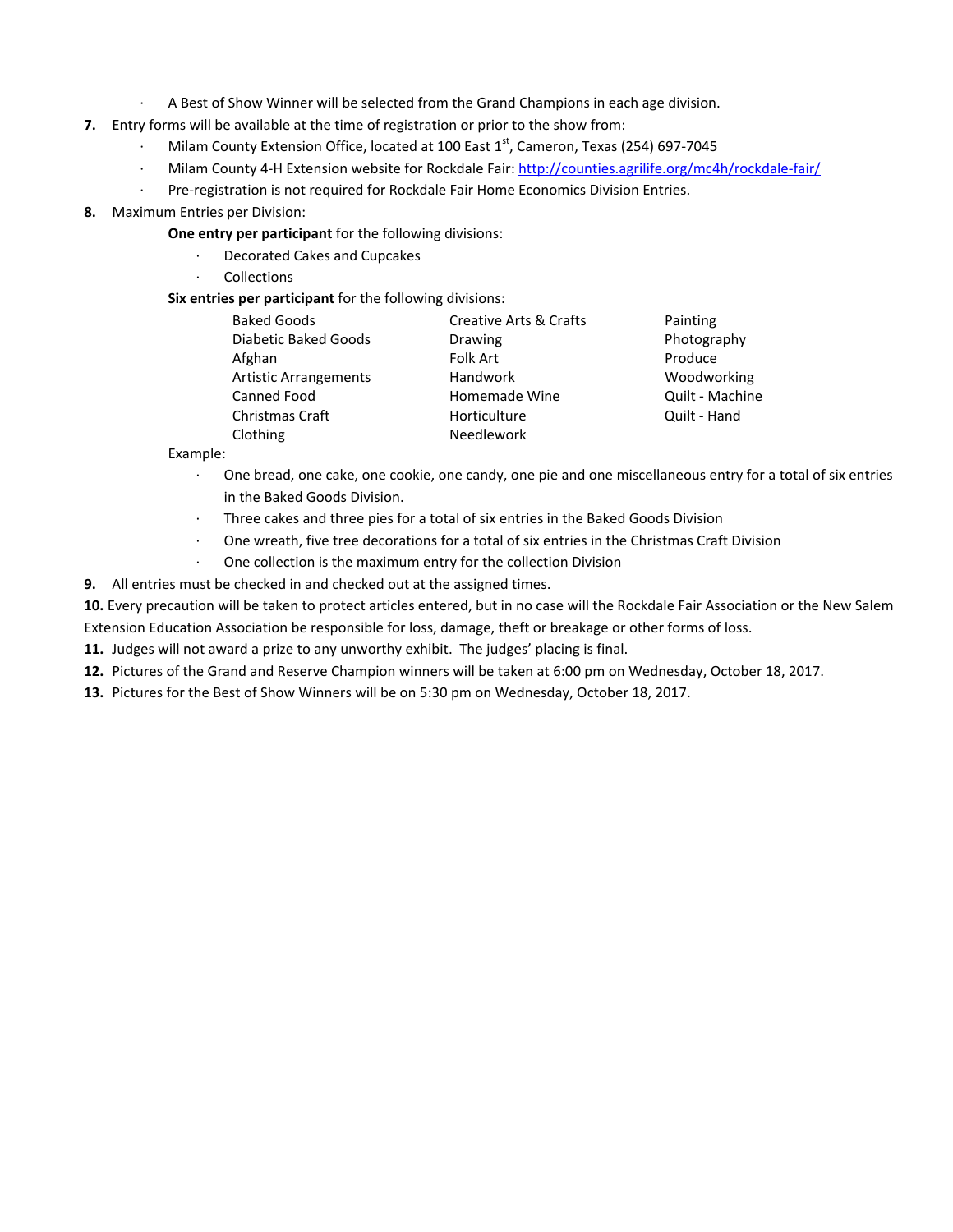# **Divisions**

#### **Baked Goods Division**

- **∙**  Maximum Entries: Six entries per participant
- ∙ Recipes Must Be Attached to the Entries
- ∙ No professional bakers are allowed to enter
- ∙ Classes include: Bread (1 loaf or 3 rolls); Cookies (6 of a kind); Pies; Cakes; Candy (6 of a kind); Cupcakes (6 of a kind), Cake Balls (6 of a kind), etc.
- ∙ Disposal containers can be used for food entries.

# **Diabetic Baked Goods Division**

- **∙**  Maximum Entries: Six entries per participant
- ∙ Recipes Must Be Attached To The Entries
- ∙ No professional bakers are allowed to enter
- ∙ Classes included: Bread (1 loaf or 3 rolls); Cookies (6 of a kind); Pies; Cakes; Candy (6 of a kind); Cupcakes (6 of a kind), Cake Balls (6 of a kind), etc.
- ∙ Disposal containers can be used for food entries.

# **Decorated Cake and Cupcake Division**

- **∙**  Maximum Entries: Six entries per participant
- ∙ Recipes Must Be Attached to the Entries
- ∙ No professional bakers are allowed to enter
- ∙ Decorated cakes must be completely edible including the decorations and garnishes.
- ∙ Classes include: Cakes, Cupcakes (6 of a kind)
- ∙ Disposal containers can be used for food entries.

# **Afghan Division**

- **∙**  Maximum Entries: Six entries per participant
- ∙ Possible Classes may be: Crochet; Knit

#### **Artistic Arrangement Division**

- **∙**  Maximum Entries: Six entries per participant
- ∙ Possible Classes may be: Fresh Flowers; Dried Flowers; Silk Flowers; etc.

# **Canned Food Division**

- **∙**  Maximum Entries: Six entries per participant
- ∙ All canned products must be exhibited in standard canning jars and sealed with new lids
- ∙ Special Awards Presented by the Ball Food Preservation
- ∙ Possible Classes may be: Vegetables; Pickles; Relishes; Fruit; Juices; Salsa; Jams; Jellies; etc.

# **Christmas Craft Division**

- **∙**  Maximum Entries: Six entries per participant
- ∙ Possible Classes may be: Tree Decorations; Wreaths, Centerpieces; etc.

# **Clothing Division**

- **∙**  Maximum Entries: Six entries per participant
- ∙ Clothing must be on hangers for display
- ∙ Possible Classes may be: Sewn Clothing; Embellished Clothing; etc.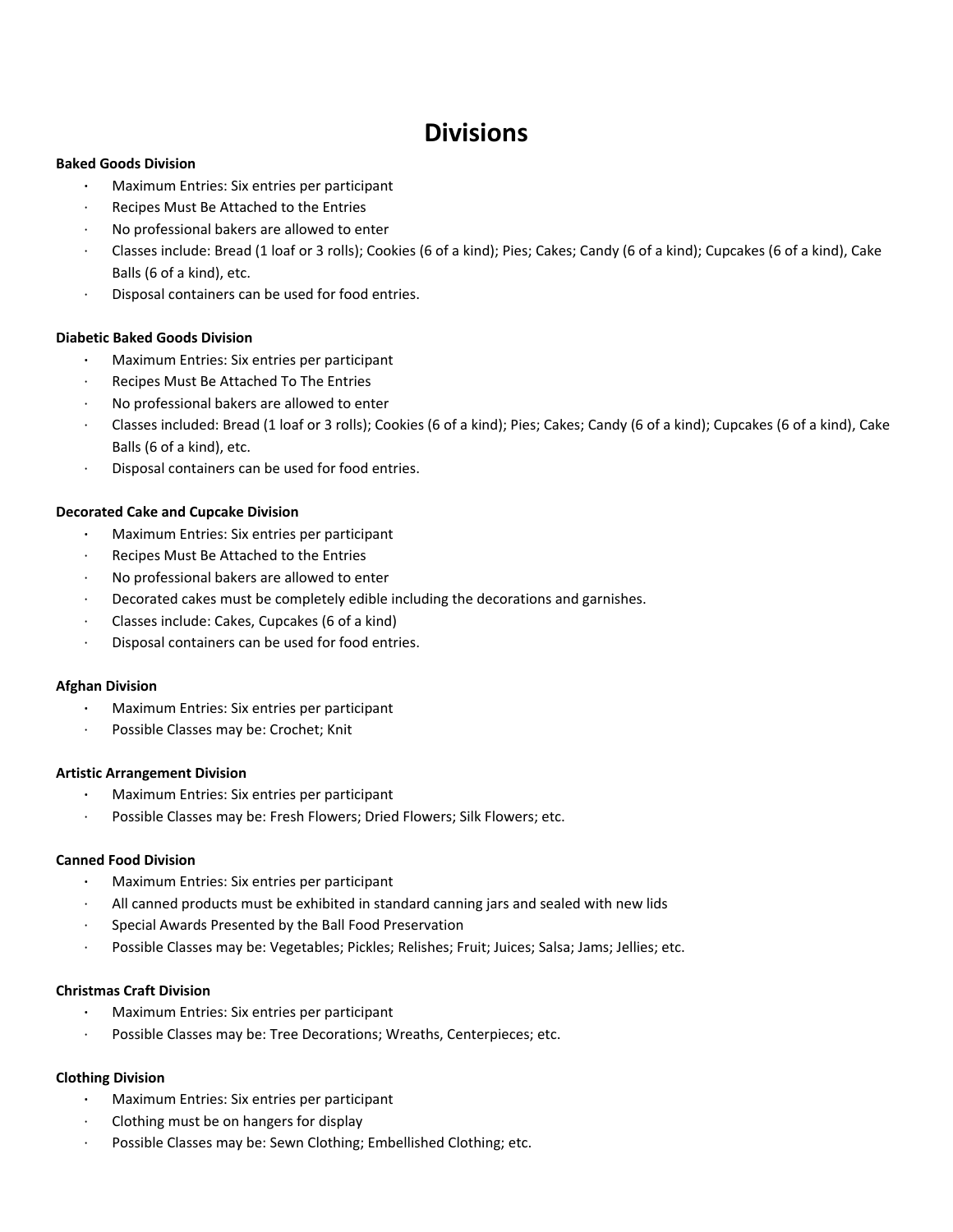#### **Collection Division**

- **∙**  Maximum Entries: One entry per participant
- ∙ Collection is a group of five or more items
- ∙ Collections are limited to 36 inch table space
- ∙ Collections cannot be an addition or duplication of an entry from past years.
- ∙ Collection ideas Dolls; Insects; Buttons; Flowers; Shells; Sport Cards; Stamps: Rocks; etc.

#### **Creative Arts and Crafts Division**

- **∙**  Maximum Entries: Six entries per participant
- ∙ Possible Classes may be: Ceramics; Porcelain; Jewelry; Models; Leatherwork; Scrapbooks, etc.

#### **Drawing Division**

- **∙**  Maximum Entries: Six entries per participant
- ∙ Entries can be pen, ink, charcoal, crayon or other media
- ∙ Possible Classes may be: Animals, People, Landscape, Still Life, Flora/Plant, etc.

#### **Folk Art Division**

**∙**  Maximum Entries: Six entries per participant

#### **Handwork (Crochet and Knitted Items Except Afghans) Division**

- **∙**  Maximum Entries: Six entries per participant
- **∙** Possible Classes may be: Crocheted Items; Knitted Items

#### **Homemade Wine Division**

- **∙**  Maximum Entries: Six entries per participant
- ∙ Wine must have been made in the past year
- ∙ All types can be entered in a regular wine bottle, must be at least one pint

#### **Horticulture Division**

- **∙**  Maximum Entries: Six entries per participant
- ∙ All plants entered need to have been cared for by the exhibitor for at least 6 months
- ∙ All single specimens must be displayed in a bottle
- ∙ All single specimens must be cut from plants cared for by the exhibitor for at least 6 months
- ∙ Possible Classes may be: Single Specimen; Ferns; Blooming Plants‐Potted; Hanging Baskets; Cacti and Succulents; Potted Foliage Plants; etc.

#### **Needlework Division**

- **∙**  Maximum Entries: Six entries per participant
- ∙ Possible Classes may be: Needlepoint; Embroidery; Cross‐Stitched; etc.

#### **Painting Division**

- **∙**  Maximum Entries: Six entries per participant
- ∙ Entries must be mounted, matted or framed
- ∙ Entries can be oil, water colors, acrylics, and other media
- ∙ Possible Classes may be: Animals, People, Landscape, Still Life; Flora/Plant, etc.

#### **Photography Division**